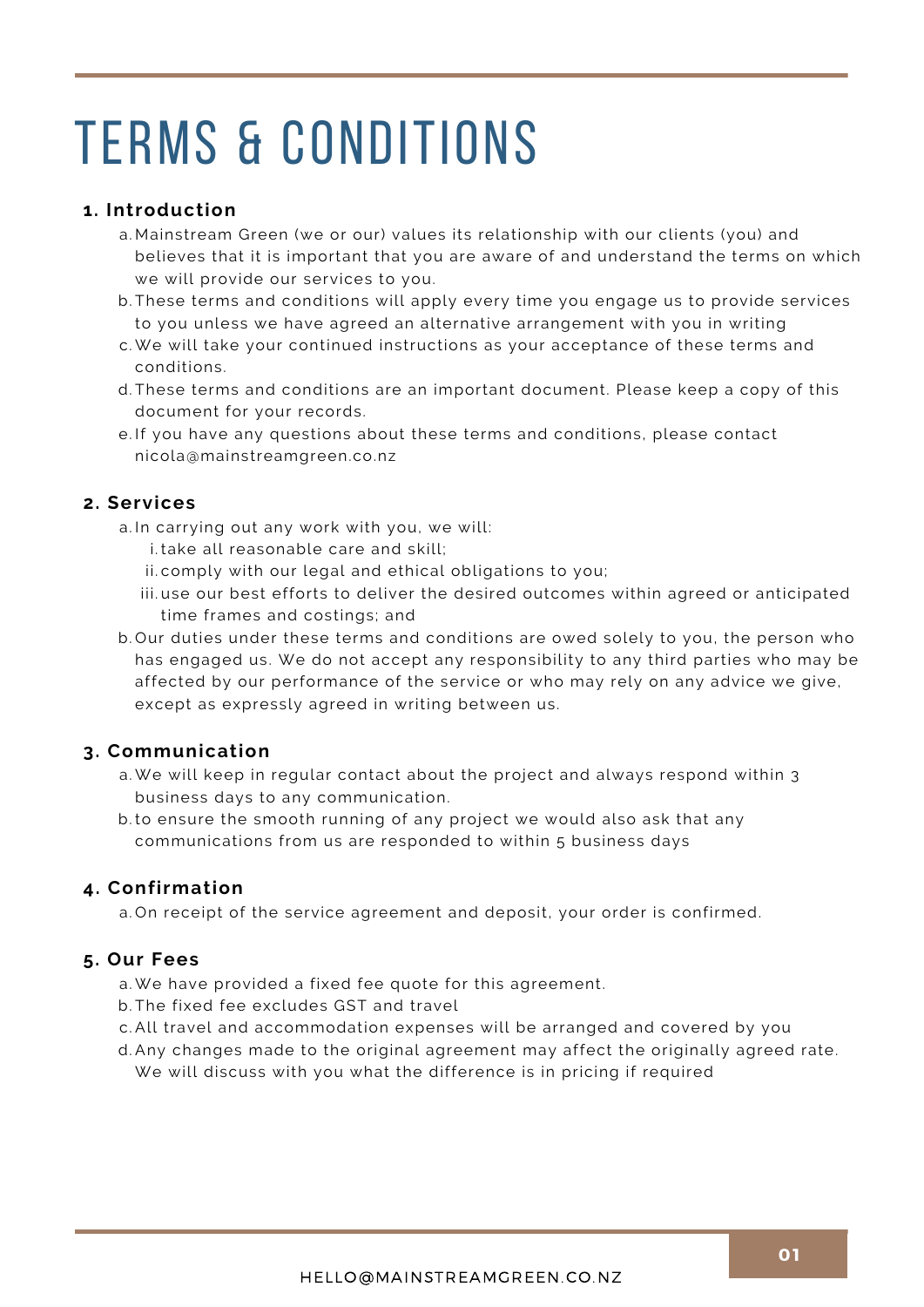## **6. Our Invoices**

- A booking deposit of 20% of the total fee will be required to commence the project. a. This deposit guarantees your chosen dates and is non-refundable.
- You will receive 2 invoices for the service. b.
	- i.The first invoice is for the booking deposit
	- ii.The second invoice is the final payment of the remaining total amount and will be sent after the work has been completed

## **7. Payment**

- a.Our invoices are payable within 14 days following the date of the invoice unless alternative arrangements have been agreed with you in writing.
- We accept payment by direct credit to our bank account. b.
- c.If you dispute any item or items referred to in the monthly invoice, you will, within 10 working days of receipt of such invoice, notify us of the reasons for disputing the item(s).

## **8. Unpaid Accounts**

- a.If you have difficulty in meeting any of our accounts, please contact us promptly so that we may discuss payment arrangements.
- b. If our invoiced amount or any part of it remains unpaid beyond 14 days from the date of the invoice, we reserve the right to:
	- charge a default fee at the rate of 2% per month (including GST) on the i. outstanding balance; and
	- ii. stop all work until the overdue amount is paid, to require payment for future fees in advance or to terminate our services in a manner which is consistent with our obligations.
- c.In the event we need to take recovery action from you, you will be liable to reimburse us for our actual costs of taking that action (including lawyers and debt collector's fees).

#### **9. Cancellation made by you**

- a.Cancellation terms apply once an order has been accepted in writing or email by us and the deposit is paid.
	- i.if more than 31 working days before the service delivery date will incur no percentage charge outside of the deposit
	- ii.between 14-31 working days before the service date, a 50% cancellation fee will be charged along with the deposit
	- $\,$ iii.14 working days or less before the service date will incur a 100% cancellation fee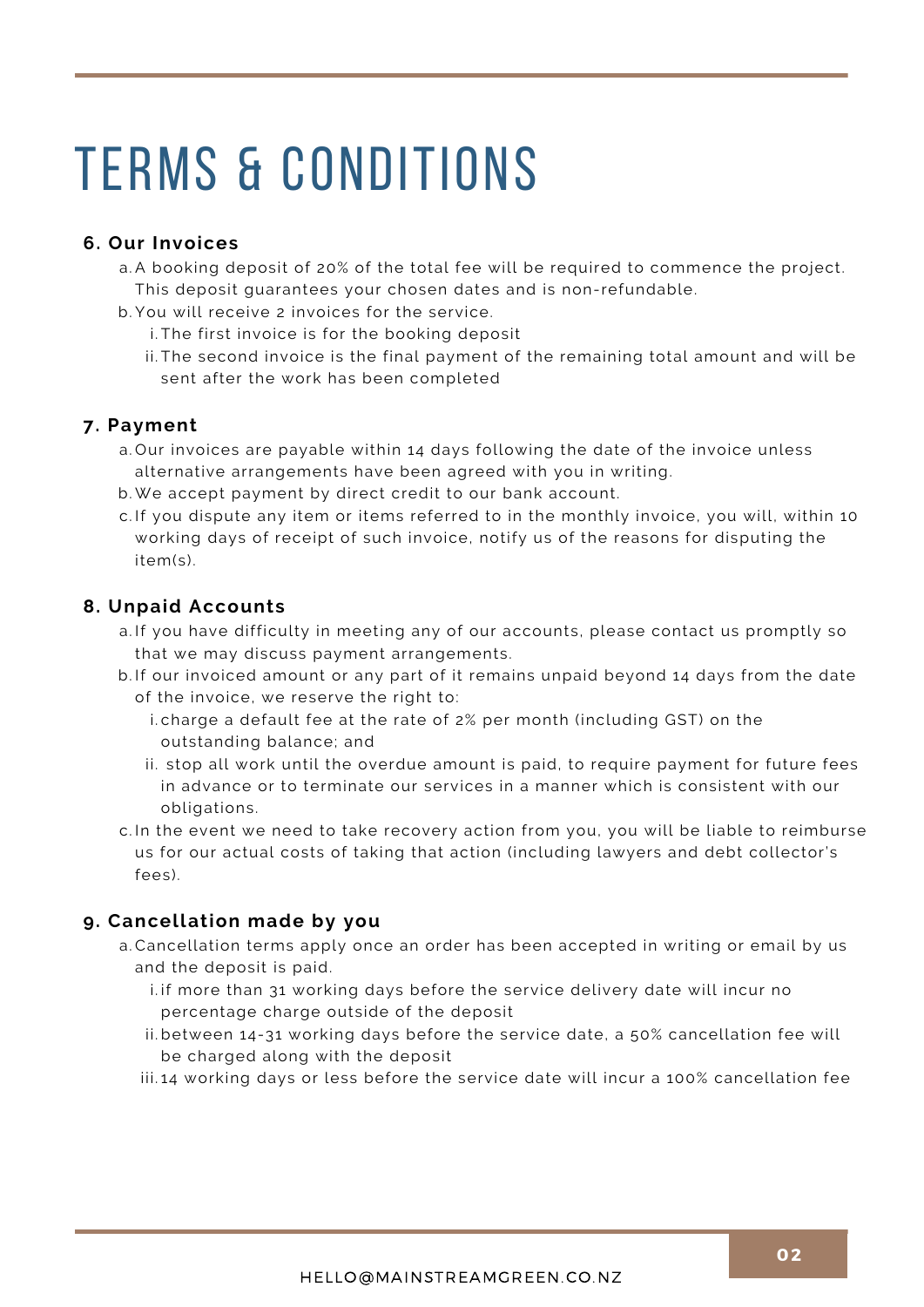### **10. Cancellations made by us**

We reserve the right to amend or cancel a service due to unforeseen circumstances. a. b. Where service has been canceled, you will be offered an alternative date by us for the same service.

#### **11. COVID-19 Cancellations**

a.If COVID-19 restrictions mean we can not go ahead with the events as planned, we are happy to retain your 20% deposit as a credit until we are able to find a postponement date. This credit will be available for 2 years from the original event date.

#### **12. Warranty**

a. We warrant that we will perform the service with reasonable care and skill

## **13. Responsibility and Liability**

- a. We do not accept responsibility or liability for any person contravening any law or regulation and/or any person who refuses to follow and abide by the advice or decision of the consultant while participating in our services.
- b. We do not accept responsibility or cost incurred for damages made by any person to property or any negative impact caused to the service.

#### **14. Content**

- All content provided by us is for informational purposes only and is not meant to a. substitute for the advice provided by a healthcare professional or other relevant professionals. The information provided should not be relied upon or used as the sole basis for making decisions without consulting primary, more complete or more timely sources of information.
- Mainstream Green disclaims and excludes all liability for any claim, loss, demand or b. damages of any kind whatsoever (including for negligence) arising out of or in connection with the information or services offered by Mainstream Green or any other website or service we link to.